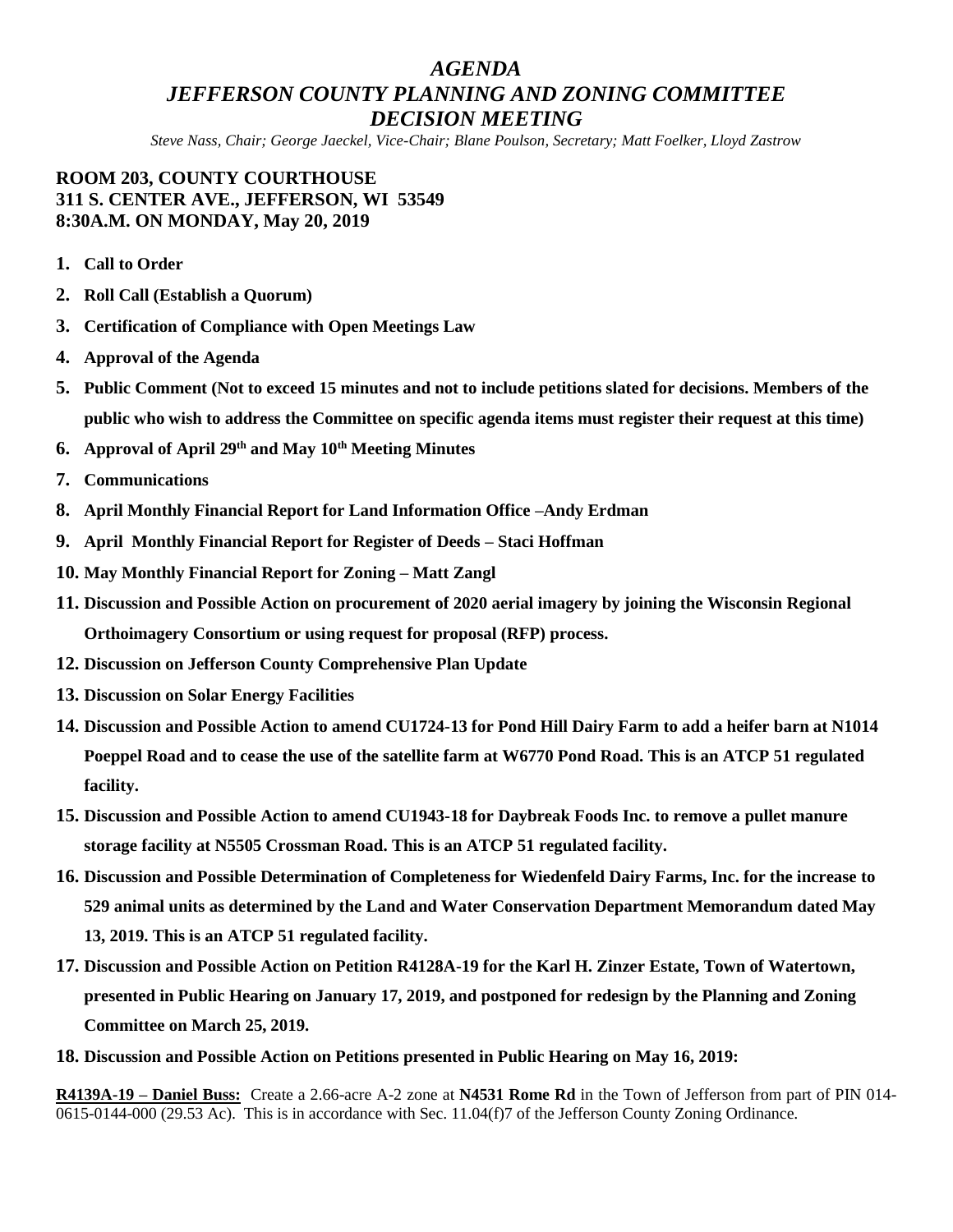**CU1976-19 – Daniel Buss:** Conditional use to allow storage of contractor's equipment for a tree removal operation in a proposed A-2 zone at **N4531 Rome Rd.** The site is on PIN 014-0615-0144-000 (29.53 Ac) in the Town of Jefferson. This is in accordance with Sec. 11.04(f)7 of the Jefferson County Zoning Ordinance.

**R4145A-19 – Toni Whitley:** Create a 0.382-acre A-2 zone from an existing A-3 zone at **N2385 County Road N**. The site is on PIN 016-0514-0112-002 (3.00 Ac) in the Town of Koshkonong. This is in accordance with Sec. 11.04(f)7 of the Jefferson County Zoning Ordinance.

**CU1982-19 – Toni Whitley:** Conditional use to allow for an antiques store in a proposed A-2 zone at **N2385 County Road N**. The site is on PIN 016-0514-0112-002 (3.00 Ac) in the Town of Koshkonong. This is in accordance with Sec. 11.04(f)7 of the Jefferson County Zoning Ordinance.

**R4155A-19 – Eggert Acres LLC:** Create a 5.5-acre A-2 zone from an existing A-1 zone **near N8187 County Road Q**. The site is on PIN(s) 020-0814-2134-000 (36.11 Ac) and 020-0814-2131-000 (40.00 Ac) in the Town of Milford. This is in accordance with Sec. 11.04(f)7 of the Jefferson County Zoning Ordinance.

**CU1983-19 – Eggert Acres LLC:** Conditional use to allow for an equipment repair shop in a proposed A-2 zone **near N8187 County Road Q**. The site is on PIN(s) 020-0814-2134-000 (36.11 Ac) and 020-0814-2131-000 (40.00 Ac) in the Town of Milford. This is in accordance with Sec. 11.04(f)7 of the Jefferson County Zoning Ordinance.

**R4156A-19 Eggert Acres LLC:** Create a 1.0-acre A-3 zone around the home and buildings at **N8187 County Road Q**. The site is on PIN 020-0814-2134-000 in the Town of Milford. This is in accordance with Sec. 11.04(f)8 of the Jefferson County Zoning Ordinance.

**R4152A-19 – Michael Bright:** Create a 2.25-acre lot on PIN 014-0615-0211-001 (28.219 Ac) on **Duck Creek Rd**, Town of Jefferson. This would be a consolidation of parcels of record from the same PIN, the area south of the DNR bike trail. This is in accordance with Sec. 11.04(f)8 of the Jefferson County Zoning Ordinance.

**R4157A-19 – Jeffrey and Susan Schaefer:** Create a 1.0-acre A-3 building site from an existing A-1 zone on **Horseshoe Rd**. The site is on PIN 032-0814-0132-001 (41.177 Ac) in the Town of Watertown. This is in accordance with Sec. 11.04(f)8 of the Jefferson County Zoning Ordinance.

**R4158A-19 – Mark Meyer:** Convert a 0.47-acre A-3 portion of land to A-1 that is adjacent to an existing A-1 zone **near N278 Pottawatomi Trail**. This is on PIN 016-0513-3442-002 (0.47 Ac) in the Town of Koshkonong. This is in accordance with Sec. 11.04(f)6 of the Jefferson County Zoning Ordinance.

**R4159A-19 – Chris Shult:** Create a 2.48-acre N zone from an existing A-1 zone at N4882 County Road P. This is on PIN 026- 0616-0612-000 (17.385 Ac) in the Town of Sullivan. This is in accordance with Sec. 11.04(f)12 of the Jefferson County Zoning Ordinance.

**CU1984-19 – D&N Probst:** Conditional use for a residence in a Business zone at **N4976 Business 26**. This is on PIN 002- 0714-3543-001 (28.207 Ac) in the Town of Aztalan. This is in accordance with Sec. 11.04(f)3 of the Jefferson County Zoning Ordinance.

**CU1985-19 – Sara Manzke and Joshua Pernat:** Conditional use to allow for emotional support farm animals in a Community zoned area at N8263 County Road E. This is on PIN 012-0816-1931-009 (0.91 Ac) in the Town of Ixonia. This is in accordance with Sec. 11.04(f)9 of the Jefferson County Zoning Ordinance.

**CU1986-19 – Wisconsin Furniture LLC:** Conditional use of a planned multi-unit development which includes a 3-family home and 2 duplexes in a Community zoned area at **W1232/W1236 Marietta Ave**. This is on PIN(s) 012-0816-2232-013 & 012-0816-2232-014 in the Town of Ixonia. This is in accordance with Sec. 11.04(f)9 of the Jefferson County Zoning Ordinance.

**CU1981-19 – Kathleen & Michael Kruk:** Conditional use for a kennel to allow up to eight dogs in an A-1, Agricultural zone at **W5521 West Pleasant Hill Rd**. The site is in the Town of Jefferson, on PIN 014-0614-2342-000 (45.3 Ac). This is in accordance with Sec. 11.04(f)7 of the Jefferson County Zoning Ordinance.

**CU1987-19 – Keith Clark:** Conditional use to allow for an extensive on-site storage structure in an R-1 zone at **W8338 Cedar Ln**. This is on PIN 018-0713-1521-033 in the Town of Lake Mills. This is in accordance with Sec. 11.04(f)1 of the Jefferson County Zoning Ordinance.

### **19. Possible Future Agenda Items**